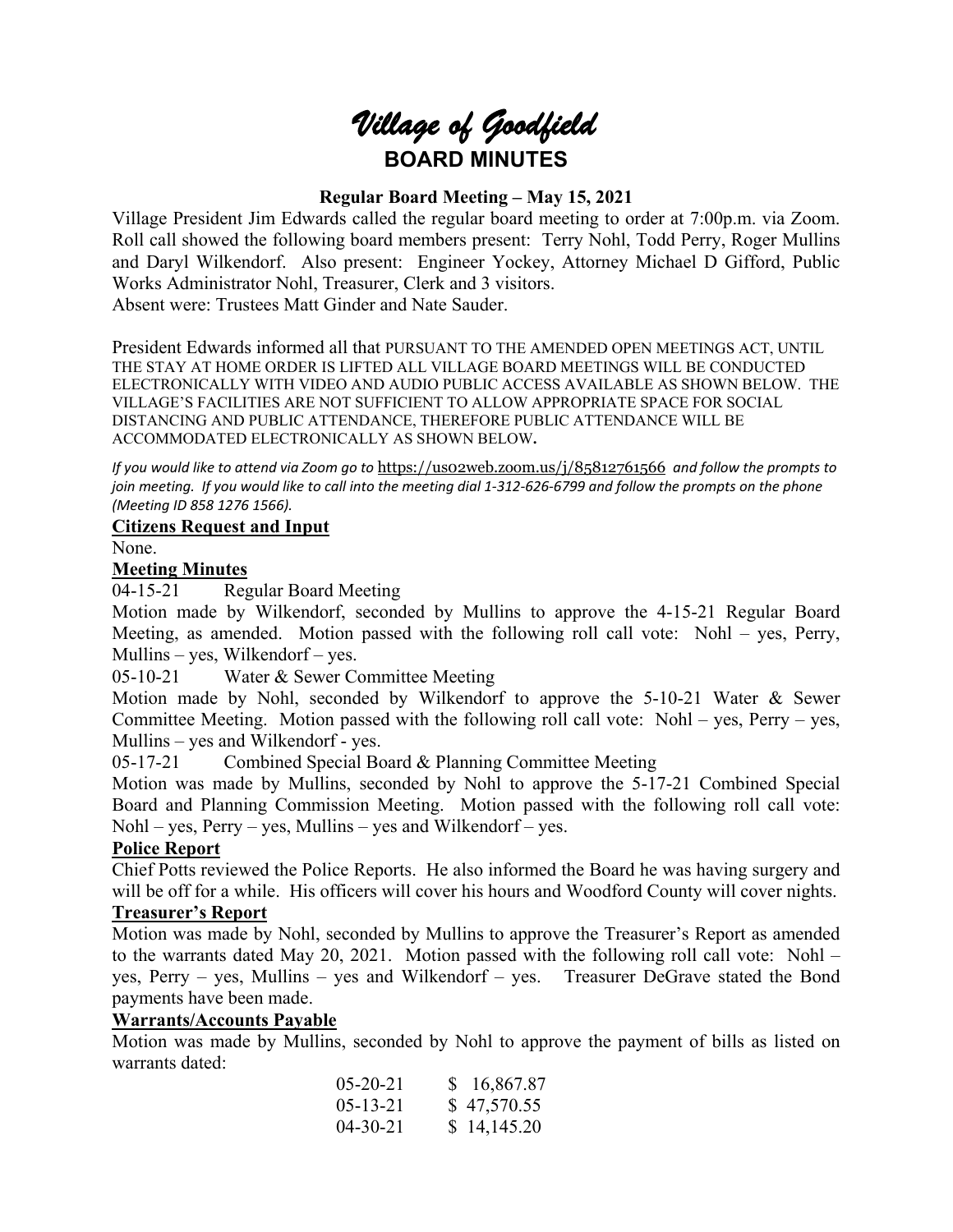Motion passed with the following roll call vote: Nohl – yes, Perry – yes, Mullins – yes, Wilkendorf – yes.

## **Transfers**

Motion was made by Mullins, seconded by Wilkendorf to approve the following transfers:

- \$14,869.76 from O&M Checking to General Fund Checking
- \$60,000.00 from General Fund Money Market to General Fund Checking
- \$ 4,000.00 from General Fund Money Market to Building Fund Money Market
- \$ 0.00 from O&M Checking to O&M Money Market
- $\sin 0.00$  from O&M Checking to Pledged Revenue (Bond Pmt)
- \$11,369.83 from TIF Fund to General Fund Checking
- \$ 0.00 from Bond Repayment Fund to General Fund Checking

Motion passed with the following roll call vote: Nohl – yes, Perry – yes, Mullins - yes and Wilkendorf – yes.

#### **Payment of outstanding invoices upon request of Village Engineer**

There were no outstanding invoices.

#### **PUBLIC WORKS ADMINISTRATOR/VILLAGE ENGINEER REPORT**

PWA Nohl informed the Board he is going to hire temporary help this summer to help laborer Terry Holliger. PWA Nohl will also be hiring a cleaner to replace Terry Holliger.

Engineer contacted PWA about an investment group wanting to buy Timberline Mobile Home Park and wanted information relating to utilities at the trailer park.

**WATER TREATMENT PLANT/DISTRIBUTION SYSTEM** Nothing discussed. **SEWER TREATMENT PLANT/COLLECTION SYSTEM** Nothing discussed. **SANITARY SEWER COLLECTION SYSTEM ISSUES** Nothing discussed. **ATTORNEY REPORT** – None. **VILLAGE PRESIDENT'S REPORT**

Village President would like the Code Review Committee to review and update Chapter 10 of the Village Code and bring the revision back to the Board.

There is a possibility that the May Regular Board meeting may be in person unless Governor Pritzker extends the Executive Order. Trustee Wilkendorf asked what restrictions we will be under once we do return to open meetings. Attorney Gifford said the law is now that people who are fully vaccinated can be without a face covering. Those who have not been vaccinated are still supposed to wear face covering.

President Edwards will be out of town for most of June. He will not be at the June 17, 2021 Regular Board Meeting.

### **OLD BUSINESS**

#### **Comprehensive Plan/Mile and a half radius map**

Trustee Mullins said Tri-County Regional Planning Commission did a good job explaining the Comprehensive Plan at the Combined Special Board and Planning Commission meeting on 5-17-21. Mike Bruner with Tri-County RPC will send a contract to the Village and Attorney Gifford for review. Trustee Wilkendorf feels the Finance Committee should look at expenses of the Comprehensive Plan. President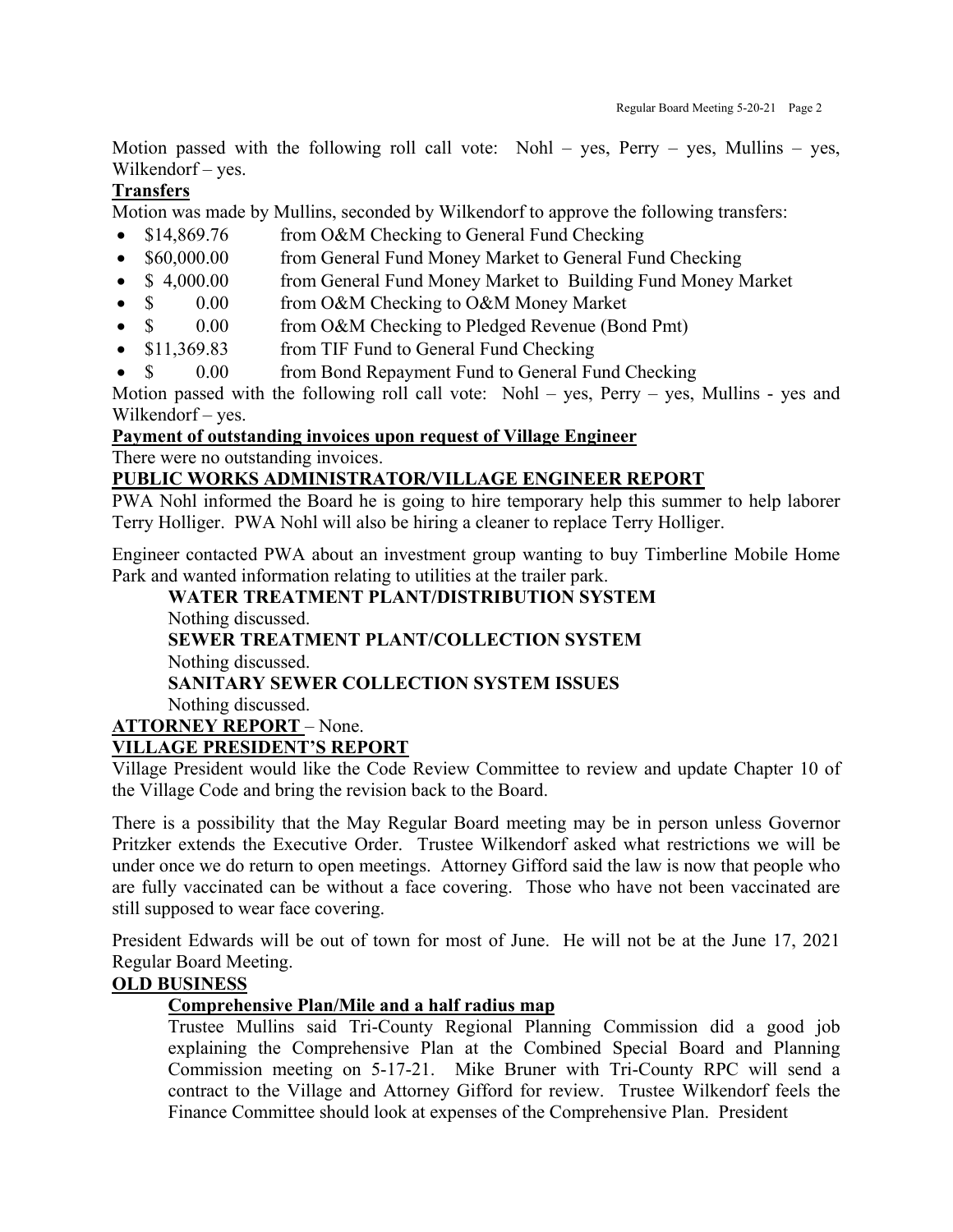Edwards feels it is important to have a Comprehensive Plan so that we have a voice in what goes within the mile and a half radius of Goodfield. Trustee Nohl said once Attorney Gifford reviews the contract a motion can be made to approve it or not.

#### **Ingress/Egress Easement for Sanitary Sewer Trunk Main**

PWA has not heard back from the railroad.

**Raymond & Cleveland Street Right of Way**

PWA Nohl tried to contact Mr. Coulter again.

**Sewer Main Easement – Dr. Merheb & Barn III**

Tabled.

#### **Amendment to Timberline Mobile Estates Water Service Agreement – Letter of Credit**

Tabled.

#### **Executive Session 2(c-11) of the Open Meetings Act to discuss threatened litigation** There was no Executive Session.

#### **Well #2 Replacement**

PWA said Ebert's have pulled the pump and motor. There was some debris in the bottom of the well casing. They tried to run the baler in to clean it out then decided to camera it to make sure there weren't any defects in the well casing. They thought there could possibly be a hole, they were pulling clay out. After they camera' d, the well casing that was visible look in good shape. Couplings looked in good shape too. The whole lower screen filled with sediment. They are getting equipment together to try to clean the rest of the casing out and then re-camera to make sure there aren't any issues with the lower screen. They think the reason our draw down was off is because we were only getting water through the top screen.

#### **Martin Drive Water Main Loop**

Engineer Yockey opened bids this morning. There were 6 bidders ranging from \$44,375.78 to \$124,250.00. Engineer's estimate was \$85,000 then changed to \$90,000. Meuser was low bid. There are concerns with the low bidder. Village had contractor do storm sewer at Village Hall and there were some issues. The Village ended up deducting money and finishing the grading themselves. On Item #3 directional bore Meuser was at 36.10/ft. all other bidders were well over a \$100/ft. The village reserves the right to reject any and all bids or to waive any informality in bidding. In the bidders packet there is a place it states, Owner's may make such investigation as he deems necessary to determine the ability of the bidder to perform work and the bidder shall furnish to the owner all such information and data for the purpose as the owner may request. The owner reserves the right to reject any bid if the evidence submitted by or investigation of such bidder fails to satisfy the owner that such bidder is properly qualified to carry out the obligation of the agreement and to complete the work contained herein.

EPA Construction Permit was sent 3-25-21. EPA acknowledges 70 day turn around, which would be 6-7-21. Engineer Yockey does not want to award bid until the Village has the EPA Permit. Engineer suggests investigating Mueser's capability to do the work and then discuss at a Water & Sewer Committee meeting. Attorney Gifford said the law says we have to choose the lowest responsible bid. The Village can hold the bids for 60 days.

# **Dietrich Preliminary Plat**

Tabled.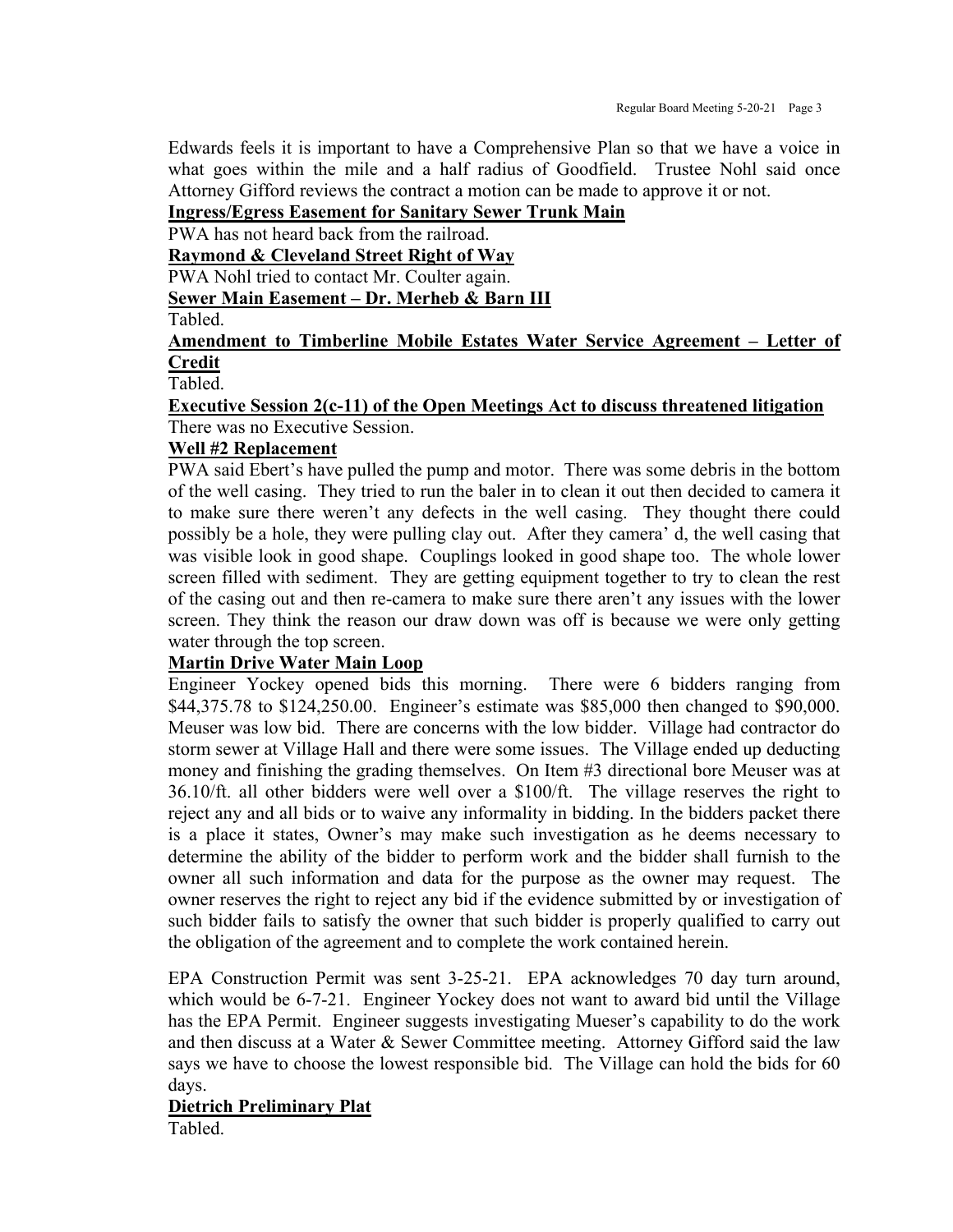#### **Salt/Cinder Storage Building**

Tabled.

#### **I-74 Sanitary Sewer Reimbursement Contract**

Trustee Mullins asked if this Agreement can still be recorded. Attorney Gifford said it could still be recorded and tied to the Property Identification Numbers. Trustee Wilkendorf asked if Dollar General could still be accessed this tap on fee. Attorney said as far as legally the Village could still access the tap on fee because Parsons could not say they were deceived or tricked by it because they were part of the contract.

The Village received an email from Chance Knapp with VIVO requesting a reduction in the Sewer Extension fee, which they were not made aware of until after they had already started on their project. Before purchasing the land on Martin Drive Chance had discussed what utilities were available with both the land owner & the Village, neither of which ever mentioned a Sewer Extension fee. Mr. Knapp understands that the situation is not well known having been put in place in 1998 so certainly does not fault anyone. However, had he known about the fee before acquiring the land he could have at least requested that the land owner share the cost since he was requesting a premium for the land due in part to the utilities available. The current amount due is \$34,000. His request would be to reduce the amount to \$20,000 which is roughly the cost of a commercial septic system. Had he not built within the Village limits that is what the sewer costs would have been. It also seems fair under the circumstances to meet (more or less) in the middle. In the Water & Sewer Committee it was recommended to deny such a request. Trustee Nohl said at that time Mr. Knapp had not formally made a request. Trustee Nohl, based on what has been done in the past, he would like to make a motion to grant Chance Knapp's request to lower the fee to \$20,000 instead of \$34,000. Trustee Wilkendorf asked what the Village has done in the past to justify that position. Nohl said in the past we helped Vermeer. Wilkendorf said that is different because we were in negotiations to get Vermeer to come into the Village and as part of that negotiation we gave up this particular fee. Terry also said Scott Leman. Terry said his motion stands as is. Trustee Mullins seconded the motion. Trustee Wilkendorf moved to amend the motion to say in light of previous concessions given to Mr. Knapp and this particular bldg. and saving him tens of thousands of dollars in granting him a masonry waiver on the front of his building that we modify the recommendation and instead of accepting the \$20,000 Change has offered. He explains as meeting half way but also explains that's what his system would cost him. Wilkendorf doesn't think that's meeting half way, meeting have way literally would be somewhere between \$20,000 and \$34,000. Daryl's motion is to amend the motion to accept a \$30,000 fee from Mr. Knapp. According to Robert's Rules if Trustee Wilkendorf' s motion fails it goes back to Trustee Nohl's motion. President Edwards said there is something to say about following the letter of the contract but there is also a sense of right and wrong. If we do not tell people up front when they make financial commitments that's not a good way to do business. The only way to prevent this from happening in the future is to record this and have it tied to the PIN numbers in the Counties. Trustee Wilkendorf said he feels there is no sure way to keep this from happening again in the future but that recording with the counties would likely resolve the issue. Wilkendorf said he takes offense to tying the right and wrong thing to do to the people on this side of the highway that we are wrong in what we want to see driving out of our driveways. Edwards said it doesn't have anything to do with what you see it has to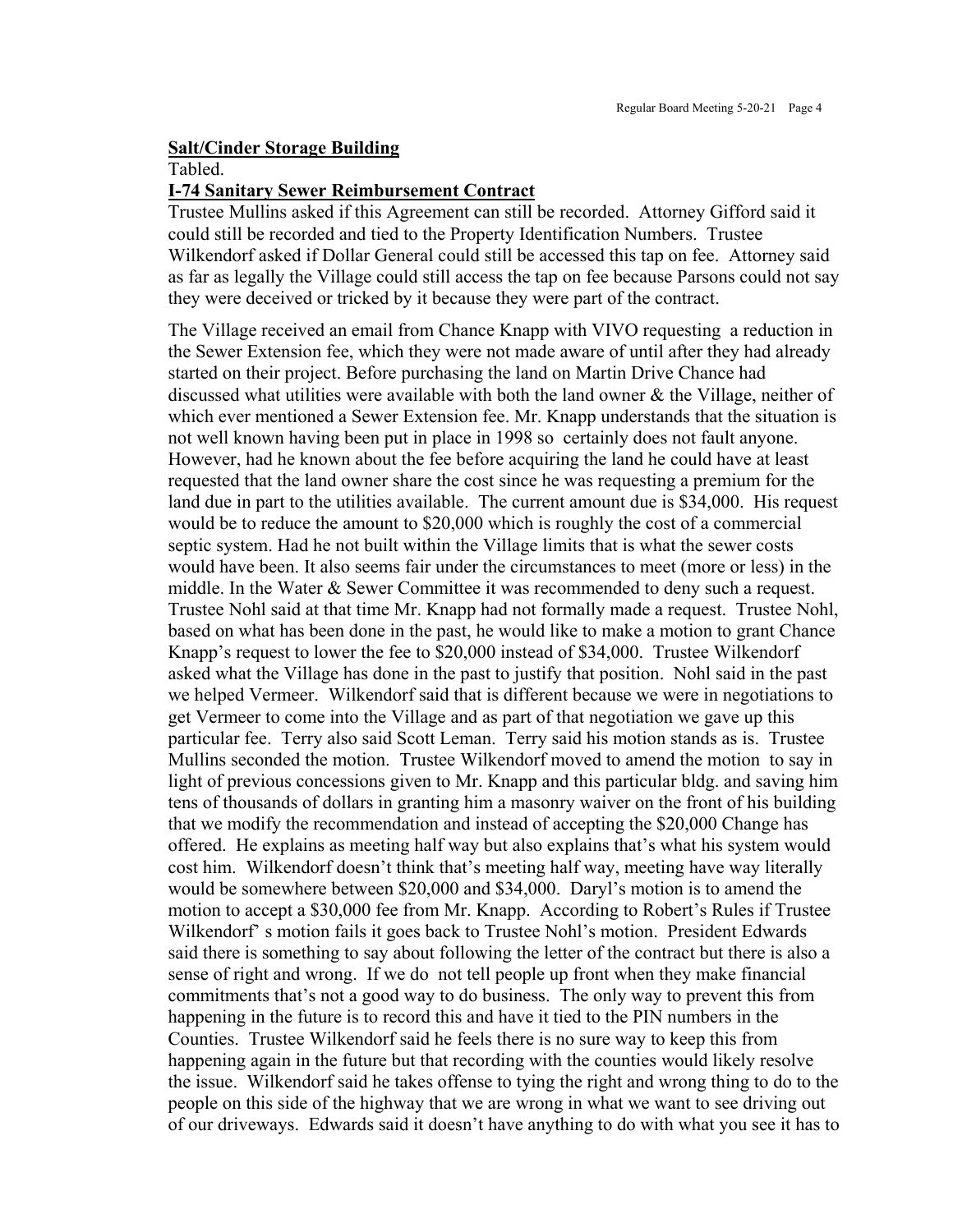do with the facility there. Wilkendorf said Village Code chapter 12 references tap on fees and it is available to the public. It is not the Village's obligation to inform the people of every rule in the village. Trustee Perry said the person that sold Mr. Knapp the land should have told him about the tap on fee. Knapp

purchased the property in Dec/Jan. PWA Nohl told him about the fee last month, after he had purchased the property. Perry asked if fee was on permit. It was not, this contract only pertains to certain properties. It also was not approved as an ordinance so it is not in the Village Code. PWA forgot about the tap on fee. The landowner also did not inform Mr. Knapp of the fee. Perry said if we did something wrong then we should take some sort of responsibility for that. Daryl asked PWA Nohl, "Did Chance ask if there were tap on fees and did you say no? PWA said Mr. Knapp asked what the fees are and he told him about the usual tap on fees with a building permit, but failed to tell him about the tap on fees from the Cost Sharing Agreement. There was no second to Wilkendorf's motion. Motion failed. Motion was made by Nohl, seconded by Mullins to grant Chance Knapp's request to lower the fee to \$20,000 instead of \$34,000. Motion passed with the following roll call vote: Nohl – yes, Perry – yes, Mullins – yes and Wilkendorf – no.

Attorney Gifford will get a certified copy of the Cost Sharing Agreement and then Mr. Gifford will get if filed with the Counties

#### **CNH Park Improvements**

CNH would like to do a wetlands area in the park with native plantings. PWA Nohl met with Andy Edgar, CNH, today. The survey crew has marked the property line. Andy said CNH would reimburse the Village or split the cost of the survey. Andy is meeting with the professor teaming with CNH on the project. They will do this in phases. There will be low to no maintenance. Any maintenance that is needed would be done by the college class. Trustee Nohl said we should talk to neighbor Mark Albertson to see if he is okay with it. Mark was on Zoom meeting and said he was contacted and that nothing can be done on his property right now he encouraged the Village to do something on the park side. President Edwards concern I that he doesn't want invasive species planted. Josh said they would remove invasive species and only plant native plants. Trustee Wilkendorf suggested there be language to say they would not plant invasive with endangered or threatened species. PWA Nohl will get plans from Andy Edgar and forward to the Board.

#### **Will Rokey-Goodfield Disposal**

#### **Possible collection of landscape waste**

About 15 people have called or emailed saying they are interested in collection of landscape waste. We will keep track for another month.

#### **CMS Health Insurance Renewal**

Tabled.

#### **NEW BUSINESS**

#### **Appointments**

President Edwards informed the Board that the committees will remain as they are, with no changes.

#### **Recycle Bin Complaint**

A complaint has been voiced many times from Phyllis Rhoades that garbage from the recycle bin is blowing into her yard. PWA Nohl said he is working on a solution. The Village at one time was going to put up a fence, but Phyllis refused it. Trustee